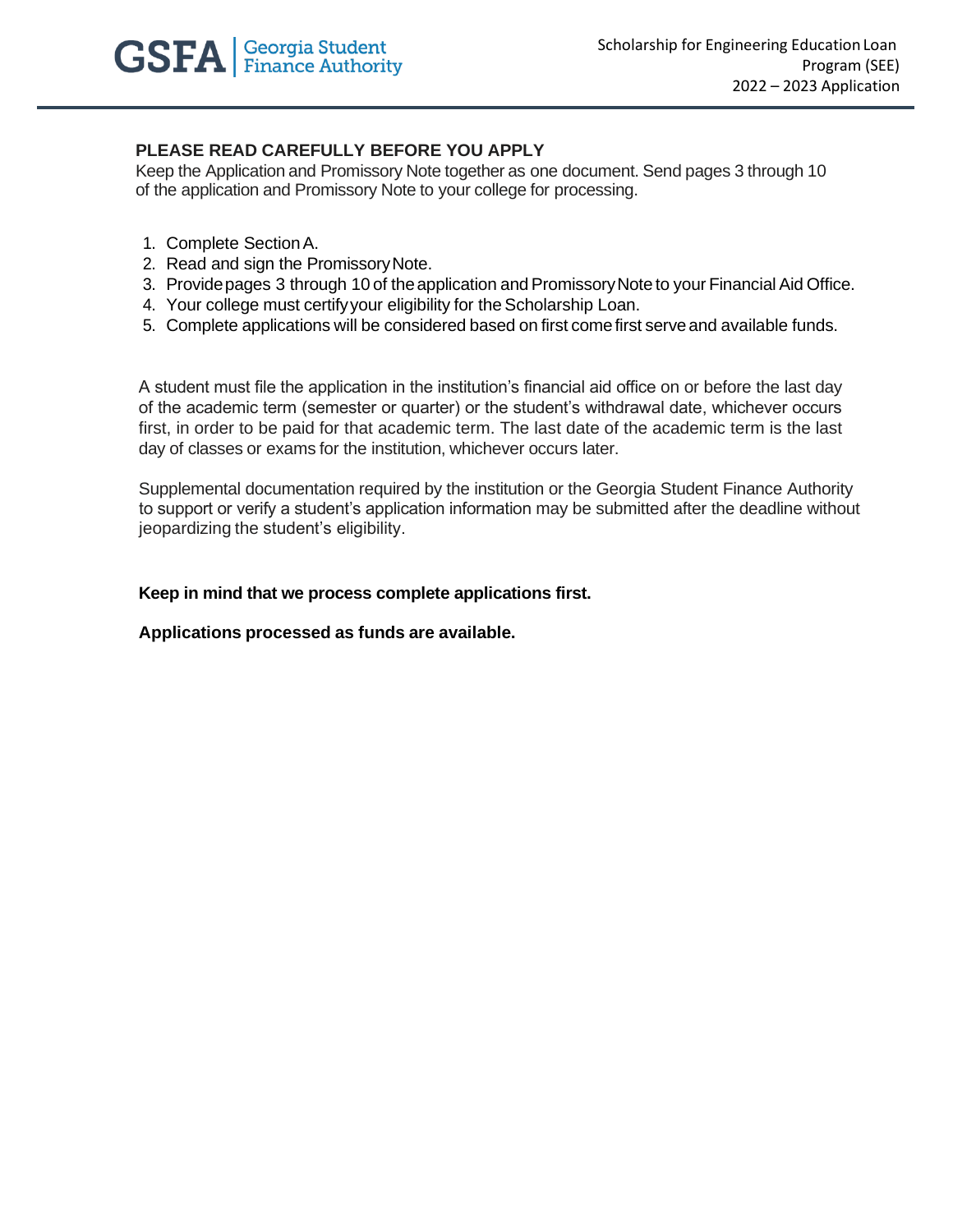## **Program Information**

The Scholarship for Engineering Education Loan Program is funded by the State General Funds and is administered by the Georgia Student Finance Authority (GSFA). This program was established to attract undergraduates into the engineering profession by providing them with financial assistance. Scholarship loan recipients agree to work in an engineeringrelated field in the State of Georgia after graduation. If a recipient fails to meet this obligation within 12 months after graduation, the scholarship becomes a loan, which must be repaid in cash, with interest.

## **Award Amount**

Scholarship loans are awarded on a first-come first-served basis. The maximum award is \$1,750 per semester, beginning with the freshman year and continuing through the senior year, not to exceed \$17,500 or ten semesters. Students must be enrolled fulltime (12 hours) to receive the award.

Awards can be used toward tuition and fees, room and board, and any other part of the student's cost of attendance budget. The total of all student financial aid awarded, including this scholarship loan, cannot exceed the cost ofattendance.

Students who are awarded the Scholarship for Engineering Education Loan Program must complete a Promissory Note to be signed and notarized acknowledging the service or cash repayment obligation of the scholarship loan.

# **Eligibility Requirements**

In order to apply and be selected, you must:

- Be a legal resident of Georgia for at least 12 months immediately preceding the date of registration for the school term for which this scholarship is being requested;
- Be a United States Citizen or Permanent Resident Alien who meets the definition of an eligible non-citizen under Federal Title IV requirements;
- Not yet have obtained a baccalaureate degree;
- Be certified by the Certification Official to be fully admitted into an approved engineering program leading to a baccalaureate degree;
- Be enrolled full-time at a Private Eligible Postsecondary Institution, approved by the Engineering Accreditation Commission of the Accrediting Board for Engineering and Technology.
- If you are a sophomore, junior, or senior, have earned a minimum overall grade point average (GPA) of 2.5 based on a 4.0 grade point scale (including all courses taken after high school graduation);\*
- Agree to work in an engineering-related field in Georgia after

graduating with an Engineering degree;

- Not owe a refund on a grant or scholarship previously received under any State of Georgia or Federal program for attendance at any postsecondary educational institution;and
- Not be in default on a loan previously obtained under any State of Georgia or Federal program for attendance at any postsecondary educational institution.

## **Loan Forgiveness**

Recipients agree to work in an engineering-related field in Georgia, with a grace period of one year immediately after completing the approved program, for one calendar year for each \$3,500 awarded through the scholarship, with a maximum of six years to repay. Annual service cancellation will not begin until recipients have fully completed their program of study and obtained an Engineering degree. Recipients are responsible for all federal and state taxes associated with any partial or total service cancellation of the Scholarship loan.

A recipient must be physically located and working at a Georgia work site to qualify for service repayment.

If scholarship loan recipients fail to complete their degree program or meet the terms of the employment obligation within 12 months after graduation, or terminates full-time (12 hours) enrollment, the scholarship becomes a loan, which must be repaid in cash with interest. At the time a recipient enters repayment status, the interest rate will be fixed for the term of repayment based on the Prime Rate as of the first business day of January of the thencurrent calendar year plus one percentage (1%) point, not to exceed ten percent (10%) per annum.

## **Maintaining Eligibility and Renewal**

To maintain eligibility, scholarship loan recipients must be maintaining satisfactory academic progress in their program of study. Scholarship loan recipients must notify GSFA of any program changes. Renewal applicants must have an overall 2.5 GPA based on a 4.0 scale.\*

# **Further Information**

If you need additional information, please call the Georgia Student Finance Authority toll-free at 800.505.GSFC (4732).

*NOTE: GPA calculation is based on a traditional 4.0 scale and does not include plus (*+*) or minus (-) grades. For example, a B*+ *would equal a B (3.0 on a 4.0 point scale).*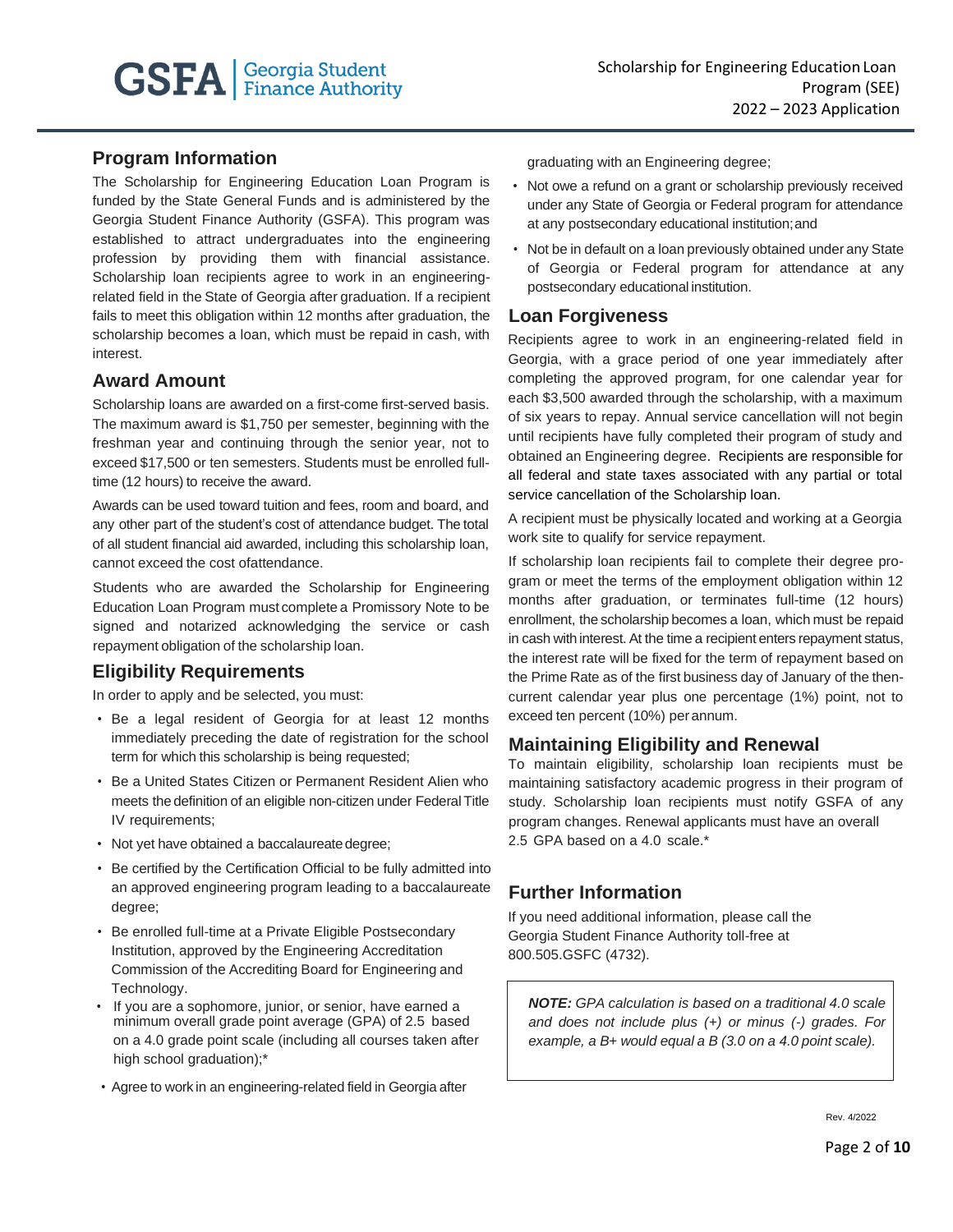## **PART A: To be Completed by APPLICANT.**

## **INSTRUCTIONS TO THE APPLICANT:**

#### **1. Complete Items 1-18 below**.

**2. Deliver this Application to the Financial AidOffice at yourinstitution for completion of PART B.**

| 1. Last Name<br><b>First Name</b>                                                                                                                                                                                                                                                                                                                                                                                                                                                                                                                                                                                                                                                                                                                                                                                                                                                                                                                                                                                                                                                                                                                                                                                                                                                                                                                                                                                                                                                                                                                                                                                                                                                                                                                                              | <b>Middle Initial</b>          | 2. Social Security Number                                 |                                              |                                                     | 3. Birthdate (Month/<br>Day/Year)                                                                     | 4. Sex<br>(check<br>one)<br>M    |
|--------------------------------------------------------------------------------------------------------------------------------------------------------------------------------------------------------------------------------------------------------------------------------------------------------------------------------------------------------------------------------------------------------------------------------------------------------------------------------------------------------------------------------------------------------------------------------------------------------------------------------------------------------------------------------------------------------------------------------------------------------------------------------------------------------------------------------------------------------------------------------------------------------------------------------------------------------------------------------------------------------------------------------------------------------------------------------------------------------------------------------------------------------------------------------------------------------------------------------------------------------------------------------------------------------------------------------------------------------------------------------------------------------------------------------------------------------------------------------------------------------------------------------------------------------------------------------------------------------------------------------------------------------------------------------------------------------------------------------------------------------------------------------|--------------------------------|-----------------------------------------------------------|----------------------------------------------|-----------------------------------------------------|-------------------------------------------------------------------------------------------------------|----------------------------------|
| 5. Permanent Home Mailing Address (If a P.O. Box, please also provide street address.)                                                                                                                                                                                                                                                                                                                                                                                                                                                                                                                                                                                                                                                                                                                                                                                                                                                                                                                                                                                                                                                                                                                                                                                                                                                                                                                                                                                                                                                                                                                                                                                                                                                                                         | City                           |                                                           | <b>State</b>                                 | Zip Code                                            | 6. Area Code & Phone No.<br>(Home)<br>(Cell)                                                          |                                  |
| 7. Have you registered with the Selective Service? Call s1-847-688-6888 to obtain your Selective Service<br>Number.<br>□<br>Yes, my Selective Service Number is:<br>No, because I am a female and am not required to be registered, or I am in the Armed Services<br>on active duty, or I was born before 1960.                                                                                                                                                                                                                                                                                                                                                                                                                                                                                                                                                                                                                                                                                                                                                                                                                                                                                                                                                                                                                                                                                                                                                                                                                                                                                                                                                                                                                                                                |                                | 8. Check one:                                             | $\Box$ U.S. Citizen<br>$\Box$ Other          |                                                     | Permanent Resident Alien                                                                              |                                  |
| 9. List two Georgia references wholive at two separate addresses and do not live at your permanent home address.<br>A. Name<br><b>Street Address</b>                                                                                                                                                                                                                                                                                                                                                                                                                                                                                                                                                                                                                                                                                                                                                                                                                                                                                                                                                                                                                                                                                                                                                                                                                                                                                                                                                                                                                                                                                                                                                                                                                           |                                | City                                                      |                                              | State                                               | Zip Code                                                                                              | Area Code & Phone No.            |
| Relationship<br><b>Street Address</b><br>B. Name                                                                                                                                                                                                                                                                                                                                                                                                                                                                                                                                                                                                                                                                                                                                                                                                                                                                                                                                                                                                                                                                                                                                                                                                                                                                                                                                                                                                                                                                                                                                                                                                                                                                                                                               |                                | City                                                      |                                              | <b>State</b>                                        | Zip Code                                                                                              | Area Code & Phone No.            |
| Relationship                                                                                                                                                                                                                                                                                                                                                                                                                                                                                                                                                                                                                                                                                                                                                                                                                                                                                                                                                                                                                                                                                                                                                                                                                                                                                                                                                                                                                                                                                                                                                                                                                                                                                                                                                                   |                                |                                                           |                                              |                                                     |                                                                                                       |                                  |
| 10. Do you have a baccalaureate degree?<br>$\square_{\text{Yes}} \square_{\text{No}}$<br>(Note: If you answered "Yes," you are not eligible.)                                                                                                                                                                                                                                                                                                                                                                                                                                                                                                                                                                                                                                                                                                                                                                                                                                                                                                                                                                                                                                                                                                                                                                                                                                                                                                                                                                                                                                                                                                                                                                                                                                  |                                | 4.0 scale?<br>$\square_{\text{Yes}} \square_{\text{No}}$  |                                              | (Note: If you answered "No," you are not eligible.) | 11. For college sophomores, juniors, and seniors only: Do you have at least a cumulative 2.5 GPA on a |                                  |
| 12. List each postsecondary institution you have attended since high school graduation.                                                                                                                                                                                                                                                                                                                                                                                                                                                                                                                                                                                                                                                                                                                                                                                                                                                                                                                                                                                                                                                                                                                                                                                                                                                                                                                                                                                                                                                                                                                                                                                                                                                                                        |                                |                                                           |                                              |                                                     |                                                                                                       |                                  |
| 13. Check the semester(s) for which scholarship loan aid is requested:<br>$_{\rm Fall}$<br>Summer $\Box$<br>Spring $\Box$                                                                                                                                                                                                                                                                                                                                                                                                                                                                                                                                                                                                                                                                                                                                                                                                                                                                                                                                                                                                                                                                                                                                                                                                                                                                                                                                                                                                                                                                                                                                                                                                                                                      | Academic Year                  | 14. Anticipated college graduation date<br>(Month, Year)  |                                              | Email I Address:                                    |                                                                                                       |                                  |
| 15. How long have you lived in Georgia immediately preceding the first semester checked in Item13?<br>Years<br>Months<br><b>OR</b>                                                                                                                                                                                                                                                                                                                                                                                                                                                                                                                                                                                                                                                                                                                                                                                                                                                                                                                                                                                                                                                                                                                                                                                                                                                                                                                                                                                                                                                                                                                                                                                                                                             |                                | 16. (A) Check one:<br>$\Box$ Freshman<br>$\square$ Senior | $\Box$ Sophomore<br>$\Box$ Fifth Year Senior | $\Box$ Junior                                       | $\Box$ Yes $\Box$ No                                                                                  | (B) Are you a renewal applicant? |
| <b>Student Certification and Authorization:</b><br>I hereby certify to the Georgia Student Finance Authority (GSFA) and the Scholarship for Engineering Education Loan Program that: (a) I have carefully read the<br>information in this application; (b) I understand that I have a legal obligation to repay the scholarship loan by service or, if applicable, to repay in cash with interest; (c) I<br>must complete a renewal application to be considered for annual renewal of funds; (d) the information reported on this application and on any other document or writing<br>furnished in connection with this application for a Scholarship for Engineering Education Loan is or will be true, correct, and complete to the best of my knowledge; (e) I<br>authorize release and exchange of information between GSFA and the Scholarship for Engineering Education Loan Program and educational institutions, and State and<br>Federal agencies from which student financial assistance is sought or obtained by me, and agree that such information exchanged may include financial, enrollment,<br>academic status, and location information necessary to assure proper administration of student aid programs by State, Federal, and institutional program administrators;<br>(f) I meet Selective Service requirements; (g) I am not obligated to pay a refund on any grant or scholarship previously received under any State of Georgia or Federal<br>program for attendance at any postsecondary educational institution; and<br>(h) I am not in default on any loan and do not owe a balance on a previously defaulted student loan obtained under any State of Georgia or Federal program<br>for attendance at any postsecondary educational institution. |                                |                                                           |                                              |                                                     |                                                                                                       |                                  |
| THIS IS NOT A GRANT NOR SCHOLARSHIP. IT IS A LOAN WHICH I MUST REPAY IN ACCORDANCE WITH THE TERMS HEREIN.                                                                                                                                                                                                                                                                                                                                                                                                                                                                                                                                                                                                                                                                                                                                                                                                                                                                                                                                                                                                                                                                                                                                                                                                                                                                                                                                                                                                                                                                                                                                                                                                                                                                      |                                |                                                           |                                              |                                                     |                                                                                                       |                                  |
| 17. $X$                                                                                                                                                                                                                                                                                                                                                                                                                                                                                                                                                                                                                                                                                                                                                                                                                                                                                                                                                                                                                                                                                                                                                                                                                                                                                                                                                                                                                                                                                                                                                                                                                                                                                                                                                                        |                                | (SEAL)                                                    | 18.                                          |                                                     |                                                                                                       |                                  |
| <b>Student Signature</b><br><b>PART B: To be Completed by Financial Aid Official</b>                                                                                                                                                                                                                                                                                                                                                                                                                                                                                                                                                                                                                                                                                                                                                                                                                                                                                                                                                                                                                                                                                                                                                                                                                                                                                                                                                                                                                                                                                                                                                                                                                                                                                           |                                |                                                           |                                              | Date Signed (Month, Day, Year)                      |                                                                                                       |                                  |
| Note to the Financial Aid Official at the Private Eligible Postsecondary Institution: Please complete Items 19-28 below. Please check this<br>application for completeness and return it to the student if incomplete. Please forward the application to the address indicated below.                                                                                                                                                                                                                                                                                                                                                                                                                                                                                                                                                                                                                                                                                                                                                                                                                                                                                                                                                                                                                                                                                                                                                                                                                                                                                                                                                                                                                                                                                          |                                |                                                           |                                              |                                                     |                                                                                                       |                                  |
| 19. I certify that the applicant is accepted for enrollment in an ABET accredited engineering education program leading to a baccalaureate degree at this institution in the following engineering field:<br>List anticipated field:                                                                                                                                                                                                                                                                                                                                                                                                                                                                                                                                                                                                                                                                                                                                                                                                                                                                                                                                                                                                                                                                                                                                                                                                                                                                                                                                                                                                                                                                                                                                           |                                |                                                           |                                              |                                                     |                                                                                                       |                                  |
| 20. Name of School                                                                                                                                                                                                                                                                                                                                                                                                                                                                                                                                                                                                                                                                                                                                                                                                                                                                                                                                                                                                                                                                                                                                                                                                                                                                                                                                                                                                                                                                                                                                                                                                                                                                                                                                                             | 21. Campus Address (City Only) |                                                           |                                              |                                                     | 22. Federal School Code No.                                                                           |                                  |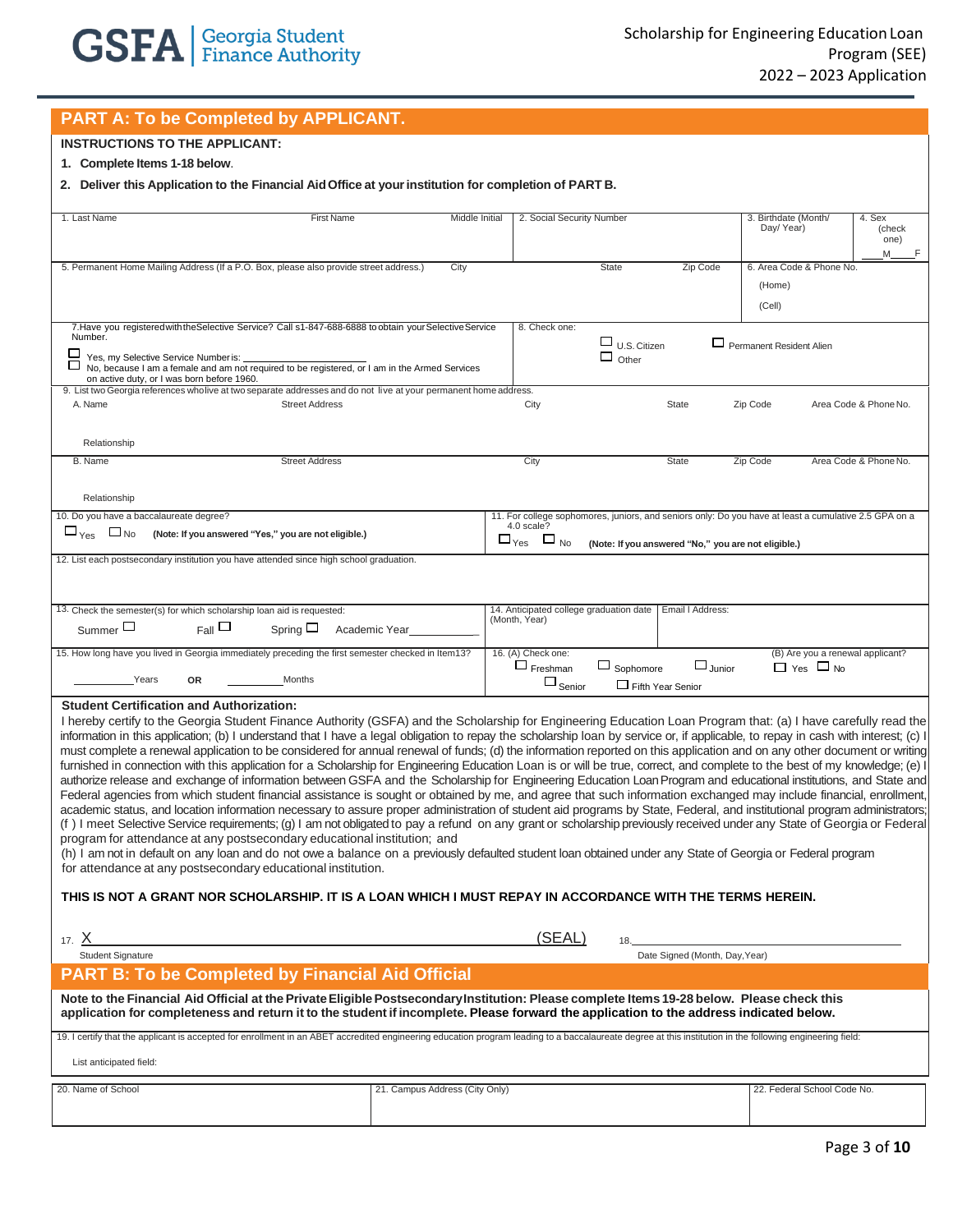| 23. Requested Award Amount                                                  |                                              |                                                                                                                                           |  |                             |                                     |                                                                                                                                                                                                                                                                                                                                                                                                                                                                                                      |
|-----------------------------------------------------------------------------|----------------------------------------------|-------------------------------------------------------------------------------------------------------------------------------------------|--|-----------------------------|-------------------------------------|------------------------------------------------------------------------------------------------------------------------------------------------------------------------------------------------------------------------------------------------------------------------------------------------------------------------------------------------------------------------------------------------------------------------------------------------------------------------------------------------------|
|                                                                             |                                              | Will awarding of this scholarship exceed the student's cost of attendance? The Yes No                                                     |  |                             | Cost of attendance \$               |                                                                                                                                                                                                                                                                                                                                                                                                                                                                                                      |
|                                                                             |                                              |                                                                                                                                           |  |                             | Expected Aid \$                     |                                                                                                                                                                                                                                                                                                                                                                                                                                                                                                      |
|                                                                             |                                              | List the dollar amount of the award per the students request on Part A, number 13.                                                        |  |                             |                                     |                                                                                                                                                                                                                                                                                                                                                                                                                                                                                                      |
|                                                                             |                                              | Summer Fall Fall Spring                                                                                                                   |  |                             |                                     |                                                                                                                                                                                                                                                                                                                                                                                                                                                                                                      |
| Students are eligible for \$1,750.00 per semester for full time attendance. |                                              |                                                                                                                                           |  | Unmet cost of attendance \$ |                                     |                                                                                                                                                                                                                                                                                                                                                                                                                                                                                                      |
|                                                                             |                                              |                                                                                                                                           |  |                             |                                     |                                                                                                                                                                                                                                                                                                                                                                                                                                                                                                      |
|                                                                             |                                              | 24. Indicate the cumulative Grade Point Average for all attempted hours to include any Joint enrolled or Transfer hours for this student. |  |                             |                                     |                                                                                                                                                                                                                                                                                                                                                                                                                                                                                                      |
|                                                                             |                                              |                                                                                                                                           |  |                             |                                     |                                                                                                                                                                                                                                                                                                                                                                                                                                                                                                      |
|                                                                             |                                              |                                                                                                                                           |  |                             |                                     |                                                                                                                                                                                                                                                                                                                                                                                                                                                                                                      |
|                                                                             | <b>Financial Aid Official Certification:</b> |                                                                                                                                           |  |                             |                                     |                                                                                                                                                                                                                                                                                                                                                                                                                                                                                                      |
|                                                                             |                                              | standards and practices of the institution and the Regulations that govern the Scholarship for Engineering Education Loan Program.        |  |                             |                                     | l certify that the above is true, correct, and complete to the best of my knowledge and belief. This student: (a) is a legal resident of Georgia according to the<br>Georgia Student Finance Authority regulations that govern the Georgia Tuition Equalization Grant Program; (b) is a U. S. Citizen or eligible Permanent Resident<br>Alien; (c) is enrolled or accepted for enrollment in a matriculated status; and (d) is making satisfactory academic progress in accordance with the Title IV |
|                                                                             |                                              |                                                                                                                                           |  |                             |                                     |                                                                                                                                                                                                                                                                                                                                                                                                                                                                                                      |
|                                                                             |                                              | 25.                                                                                                                                       |  |                             |                                     | 26. <u>X</u>                                                                                                                                                                                                                                                                                                                                                                                                                                                                                         |
|                                                                             | Name of Financial Aid Official(Please Print) |                                                                                                                                           |  |                             | Signature of Financial Aid Official |                                                                                                                                                                                                                                                                                                                                                                                                                                                                                                      |
|                                                                             |                                              |                                                                                                                                           |  | 28.                         |                                     |                                                                                                                                                                                                                                                                                                                                                                                                                                                                                                      |
| Title (Please Print)                                                        |                                              |                                                                                                                                           |  |                             | Date Signed (Month, Day, Year)      | Area Code & Phone No.                                                                                                                                                                                                                                                                                                                                                                                                                                                                                |
|                                                                             |                                              |                                                                                                                                           |  |                             |                                     |                                                                                                                                                                                                                                                                                                                                                                                                                                                                                                      |

## **PLEASE FORWARD COMPLETE APPLICATION AND PROMISSORY NOTE TO:**

**Georgia Student Finance Authority 2082 East Exchange Place Tucker, Georgia 30084**

**Call 770-724-9400**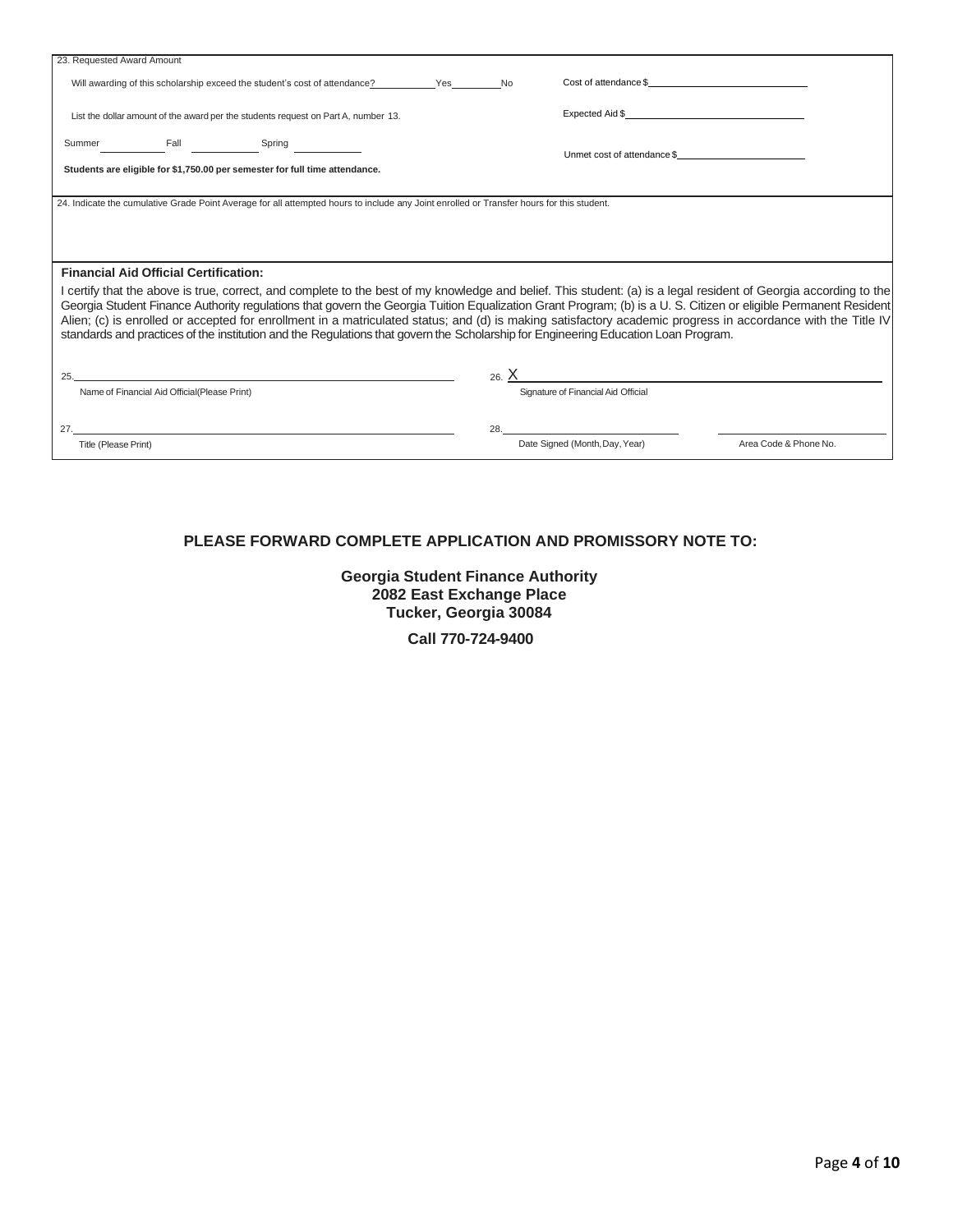# **Georgia Student Finance Authority Scholarship for Engineering Education Loan Program Promissory Note**

**FOR VALUE RECEIVED**, the undersigned Scholar/Borrower ("Scholar") unconditionally promises to pay to the order of the Georgia Student Finance Authority, its successors and assigns ("GSFA" or "Authority"), at the address below or at such other place as may be designated by the Authority, the principal sum not to exceed an annual amount of THREE THOUSAND FIVE HUNDRED DOLLARS and NO CENTS (\$3,500.00) and a lifetime amount of **SEVENTEEN THOUSAND FIVE HUNDRED DOLLARS AND NO CENTS (\$17,500.00)** in lawful money of the United States, or so much as may be advanced hereunder from time to time, togetherwith interest computed at the simple interest rate described below on the outstanding principal, and in accordance with the paymentschedules discussed below.

This Promissory Note ("Note") evidences a service or cash repayment obligation arising from and in consideration of the award of a Scholarship for Engineering Education (the "Scholarship Loan" or "Loan") from the Authority to Scholar. The Scholarship Loan program isgoverned by the **SCHOLARSHIP FOR ENGINEERING EDUCATION LOAN PROGR AM REGULATIONS**"); and

the terms and conditions of any and all notices of awards or notice of replacement of awards to be issued to Scholar ("Award Letter"). The Regulations and the Award Letter are incorporated herein by this reference. Copies of the Regulations may be obtained by contacting the Authority at the address below. The Scholarship Loan is awarded to Scholar for the exclusive purpose of enabling Scholar to obtain a baccalaureate degree in engineering leading to employment in an engineering- related field in Georgia. Scholar is required to: (i) obtain a baccalaureate degree in engineering as defined by the Authority; and (ii) complete all degree requirements within a six (6) year period commencing with the first school term for which the Scholarship Loan was granted. Scholar acknowledges and agrees that this Scholarship Loan must be repaid through service repayment or cash repayment as set forth herein. Scholar may cancel this Loan within three (3) days after Scholar signs it. Additionally, Scholar may cancel all or part of the Loan prior to disbursement of funds by notifying GSFA in writing.

#### **A. SERVICE REPAYMENT**

- 1. **SERVICE REPAYMENT REQUIREMENTS:** Scholar shall satisfy Scholar's obligations under this Note by complying with the following service repayment requirements ("Service Repayment Requirements"). So long as Scholar is complying withthe Service Repayment Requirements, Scholarshall be deemed to be in Service Repayment Status.
	- (a) Scholar shall be employed on a full-time basis after completing the engineering program for which the Scholarship Loan was awarded as an employee in an engineering-related field in Georgia, which is defined as any position for which the employer provides written certification that engineering skill, knowledge, and ability, as certified by the attainment of a baccalaureate degree in engineering, are preferred or required ("Qualified Position"). The Scholar must be physically located and working at a Georgia work site and employed for one (1) full calendar year for each **THREE THOUSAND FIVE HUNDRED DOLLARS AND NO CENTS (\$3,500.00)** (or any portion of such amount, which ever is greater) awarded by the Authority under the Scholarship for Engineering Education Loan Program; and
	- (b) Scholar shall be engaged in a Qualified Position in Georgia for up to six (6) years ("Service Repayment Term") immediately following the completion of the program for which the Scholarship was awarded ("Program"). The Service Repayment Term may be extended only if the student has received a deferment or forbearance as provided in this Note; and
	- (c) Scholar shall provide the Authority, in the form and at the times specified by the Authority, evidence of compliance with the Service Repayment Requirements.
	- (d) Annual service cancellation will not begin until recipients have fully completed an engineering program of study and obtained a baccalaureate degree in Engineering at a Private Eligible Postsecondary Institution approved by the Engineering Accreditation Commission of the Accrediting Board for Engineering andTechnology.
	- (e)A Scholar who requests retroactive service credit more than eighteen (18) months after beginning service will be denied such credit and will receive no refund of cash payments made.
	- (f) Additionally, no updating of prior derogatory credit reporting will be madeScholar acknowledges and agrees that Scholar is responsible for all federal and state taxes associated with any partial or total service cancellation of the Scholarship Loan

## **B. CASH REPAYMENT**

- 1. **CASH REPAYMENT STATUS:** The Authority shall deem Scholar to ineligible for the Service Repayment Requirements of this Note, and shall convert Scholar to cash repayment status if the Authority, in its sole discretion, determines that Scholar: (1) has failed to satisfy, or is not meeting the Service Repayment Requirements; or (2) is no longer pursuing the Program for which Scholar was enrolled and the Scholarship Loan was intended ("Cash Repayment Status").
- 2. **CASH REPAYMENT OPTIONS:** Upon designation by the Authority that Scholar is in Cash Repayment Status, Scholar shall have the option to either: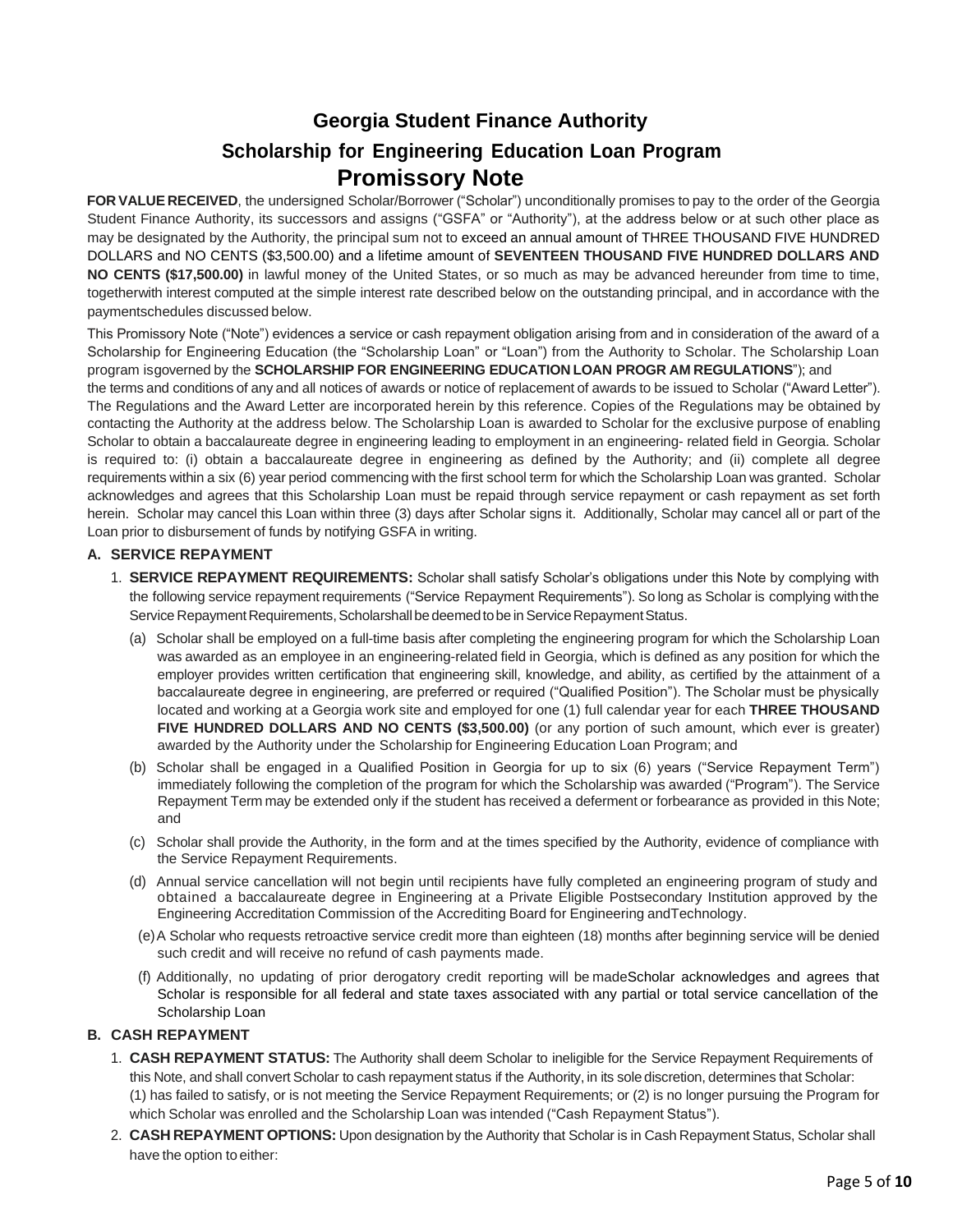- (a) Repay in full the amount of the Scholarship Loan received reduced by the dollar amount that coincides with the years of service that Scholar has performed as specified in the Service Repayment Schedule below ("Outstanding Principal Amount"). Scholar will receive a prorated reduction of the Outstanding Principal Amount for each portion of a year for which Scholar serves in a Qualified Position after completion of Program.
- (b) Make monthly payments of the Outstanding Principal Amount plus interest ("Outstanding Balance") pursuant to the Cash Repayment Schedule (as hereinafter defined).
- (c) Any cash payments received by the Authority shall be applied toward the outstanding principal, plus interest, remaining on the loan obligation. A Scholar who enters or reenters service obligation after making cash payments will not receive a refund of cash payments previouslyremitted.
- 3. **SIMPLE INTEREST RATE:** The interest rate shall be fixed for the term of the Cash Repayment Term (as hereinafter defined) based on the "Prime Rate" as announced in The Wall Street Journal on the first business day of January of the calendar year when the Cash Repayment Term begins, plus one percentage (1%) point. In no event shall the interest rate due hereunder exceed ten percent (10%) per annum. This rate may or may not, at any time, be the best or the lowest rate available in the market. Interest is computed monthly and will begin accruing on the Outstanding Principal Amount on the first day immediately following the date the Authority determined Scholar is in Cash Repayment Status.
- 4. **CASH REPAYMENT SCHEDULE:** Within a reasonable time after it has been determined that Scholar is in Cash Repayment Status, the Authority will provide Scholar with a Cash Repayment Schedule ("Cash Repayment Schedule"). The Cash Repayment Schedule will specify the principal amount to be repaid, the interest rate, the total interest due, the number of months over which the loan will be paid ("Cash Repayment Term") and the monthly payment. The Cash Repayment Term is calculated by counting the number of months between termination or completion date of Program (or end date of any applicable Grace Period, hereinafter defined) and the month it is determined Scholar is in Cash Repayment Status. The resulting number of months is then subtracted from seventy-two (72) months which is the maximum Cash Repayment Term, to determine the number of months in the Cash Repayment Term. The monthly payment is determined by dividing the Outstanding Principal Amount as of the first day of the Cash Repayment Term by the number of months in the Cash Repayment Term, and adding accrued and unpaid interest. In the event that the monthly payment is calculated to be less than FIFTY DOLLARS AND NO CENTS (\$50.00), the Cash Repayment Term will be adjusted to reflect a minimum payment of FIFTY DOLLARS AND NO CENTS(\$50.00).
- 5. **SERVICE REPAYMENT SCHEDULE:** Scholar's cash repayment obligation contained hereunder shall be reduced in accordance with the Service Repayment Schedule below:

| <b>SERVICEREPAYMENTSCHEDULE</b> |                                               |  |  |  |
|---------------------------------|-----------------------------------------------|--|--|--|
| <b>Award Amount</b>             | <b>Years of Service in Qualified Position</b> |  |  |  |
| Up to \$3,500.00                | one (1) full calendar year                    |  |  |  |
| \$3,501.00-\$7,000.00           | two (2) full calendar years                   |  |  |  |
| \$7,001.00-\$10,500.00          | three (3) full calendar years                 |  |  |  |
| \$10,501.00-\$14,000.00         | four (4) full calendar years                  |  |  |  |
| \$14,001.00-\$17,500.00         | five (5) full calendar years                  |  |  |  |

- 6. **CONVERSION TO SERVICE REPAYMENT:** One time during the Cash Repayment Term, Scholar may, at Scholar's option and, if Scholar meets the Service Repayment Requirements and if there is no payment default, convert from Cash Repayment Status to Service Repayment Status. In the event of a second Cash Repayment Status, the new interest rate shall be fixed for the term of the Cash Repayment Term based on the "Prime Rate" as announced in The Wall Street Journal on the first business day of January of the calendar year when the second Cash Repayment Term begins, plus one percentage (1%) point.
- 7. **WAIVERS, CONSENTS AND COVENANTS:** Scholar hereby waives demand, presentment, dishonor, protest, and notice of dishonor or protest. Scholar is and shall be obligated to pay principal, interest, and any and all other amounts which become payable hereunder (including reasonable attorney's fees and all other costs for collection) or under any other documents or instruments executed in connection herewith absolutely and unconditionally and without any abatement, postponement, diminution, or deduction and without any reduction for counterclaim or setoff.

## **C. DEFAULT OF SERVICE AND CASH REPAYMENT**

1. **EVENTS OF DEFAULT:** The following are events of default hereunder: (a) the failure to pay or perform any obligation, liability or indebtedness of Scholar to the Authority, or any affiliateor subsidiary of the Authority, whether under this Note or any other instrument, when due (whether upon demand, at maturity or by acceleration); (b) the determination by the Authority that any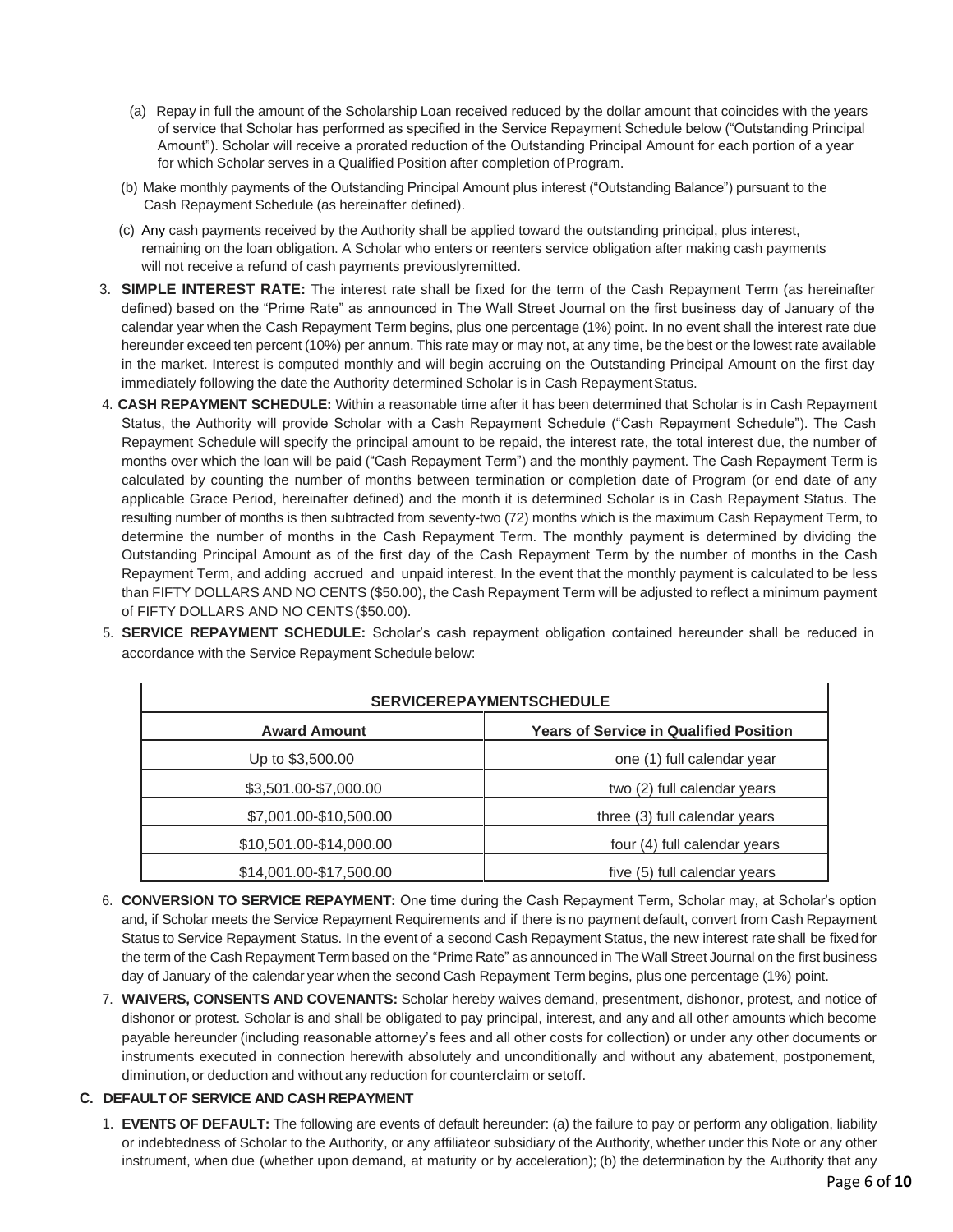representation or warranty made to the Authority by Scholar, when it was made, is untrue or misleading; or (c) the failure of Scholar to comply with any law or regulation relating to Scholar's professional field.

2. **REMEDIES UPON DEFAULT:** Whenever there is an event of default under this Note; the entire balance outstanding hereunder and all other obligations of Scholar (however acquired or evidenced) shall, at the option of the Authority, become immediately due and payable and any obligation of the Authority to permit further borrowing under this Noteshall immediately cease and terminate. Additionally, the Authority shall have all rights and remedies available at law and equity. A borrower in default or who owes a refund may be subject to garnishment of their pay, loss of a professional license, offset of lottery winnings, and/or offset of a state tax refund. GSFA will notify the borrower that they are in default and GSFA intends to proceed with any of the remedies listed in this subsection. The borrower will be given 60 days from the date of the notification to make the loan current or to put in place a satisfactory payment plan. GSFA shall also advise Scholar's institution that borrower is in default. Upon default, this Scholarship Loan may be reported to national credit reporting agencies and may significantly and adversely affect the Scholar's credit history. This may adversely affect the Scholar's ability to obtain credit in the future.

#### **D. DEFERMENTS AND CANCELLATIONS**

1. **EXEMPTIONS FROM DEFAULT AND DEFERMENT OF REPAYMENT PERIOD:** Notwithstanding anything herein to

the contrary, an event of default shall not occur hereunder if Scholar is:

- (a) Engaged in a full-time (12 hours per term) course of study at an institution of higher education;or
- (b) Serving, notin excess of four (4) years, on active duty as a member of the armed services of the United States (including the Coast Guard); or
- (c) Serving as a volunteer in the United States Peace Corps; or
- (d) Temporarily disabled as established by a sworn affidavit of a qualified physician satisfactory to the Authority, in its sole discretion; or
- (e) Unable to secure employment for a period not to exceed twelve (12) months by reason of providing the full-time carerequired by a disabled child of which Scholar is the legal guardian, Scholar's spouse, or Scholar's parent; or
- (f) Scholar is in the Grace Period. The "Grace Period" is defined as a period in which Scholar is seeking and unable to find a Qualified Position within the twelve (12) months immediately following Scholar's completion of Program.

During the period of a deferment approved by the Authority, Scholar shall not be required to meet the Service Repayment Requirements or Cash Repayment Requirements contained herein and interest will not accrue on the Outstanding Principal Amount. Scholar's Service Repayment Requirements and Cash Repayment Requirements shall not be deferred beyond the expiration or termination of the circumstances upon which the deferment is granted.

2. **EXEMPTIONS FROM DEFAULT AND FORBEARNCE OF REPAYMENT PERIOD:** Notwithstanding anything herein to the contrary, an event of default shall not occur hereunder if Scholar qualifies for a mandatory or discretionary postponement or reduction of payments, not to exceed thirty-six (36) months, as determined by the Authority in accordance with its regulations and policies.

During the period of a forbearance approved by the Authority, Scholar shall not be required to meet the Service or Cash Repayment Requirements contained herein and interest will accrue on the Outstanding Principal Amount. Scholar's Service Repayment Requirements and Cash Repayment Requirements shall not be deferred beyond the expiration or termination of the circumstances upon which the forbearance is granted.

- 3. **CANCELLATION OF SCHOLAR'S OBLIGATION:** Notwithstanding anything to the contrary herein, the Authority shall cancel and forgive Scholar's service repayment obligations and cash repayment obligations hereunderif it determines:
- (a) 1. On the basis of a sworn affidavit from a qualified physician satisfactory to the Authority in its sole discretion, that due to permanent and total disability, Scholar is unable to perform in a Qualified Position; And
	- 2. The scholar will not receive a discharge due to total and permanent disability based on a condition that existed before the scholar applied for that loan, unless a physician certifies that the condition substantially deteriorated after the loan was made such that the scholar is now totally and permanently disabled;
- (b) On the basis of a death certificate or other evidence acceptableto the Authority, that a Scholar is deceased
- 4. **PROCEDURE TO RECEIVE DEFERMENT, FORBEARANCE OR CANCELLATION OF OBLIGATION:** To obtain either

a deferment, forbearance or repayment cancellation as provided for in this Note and in the Regulations, Scholar or the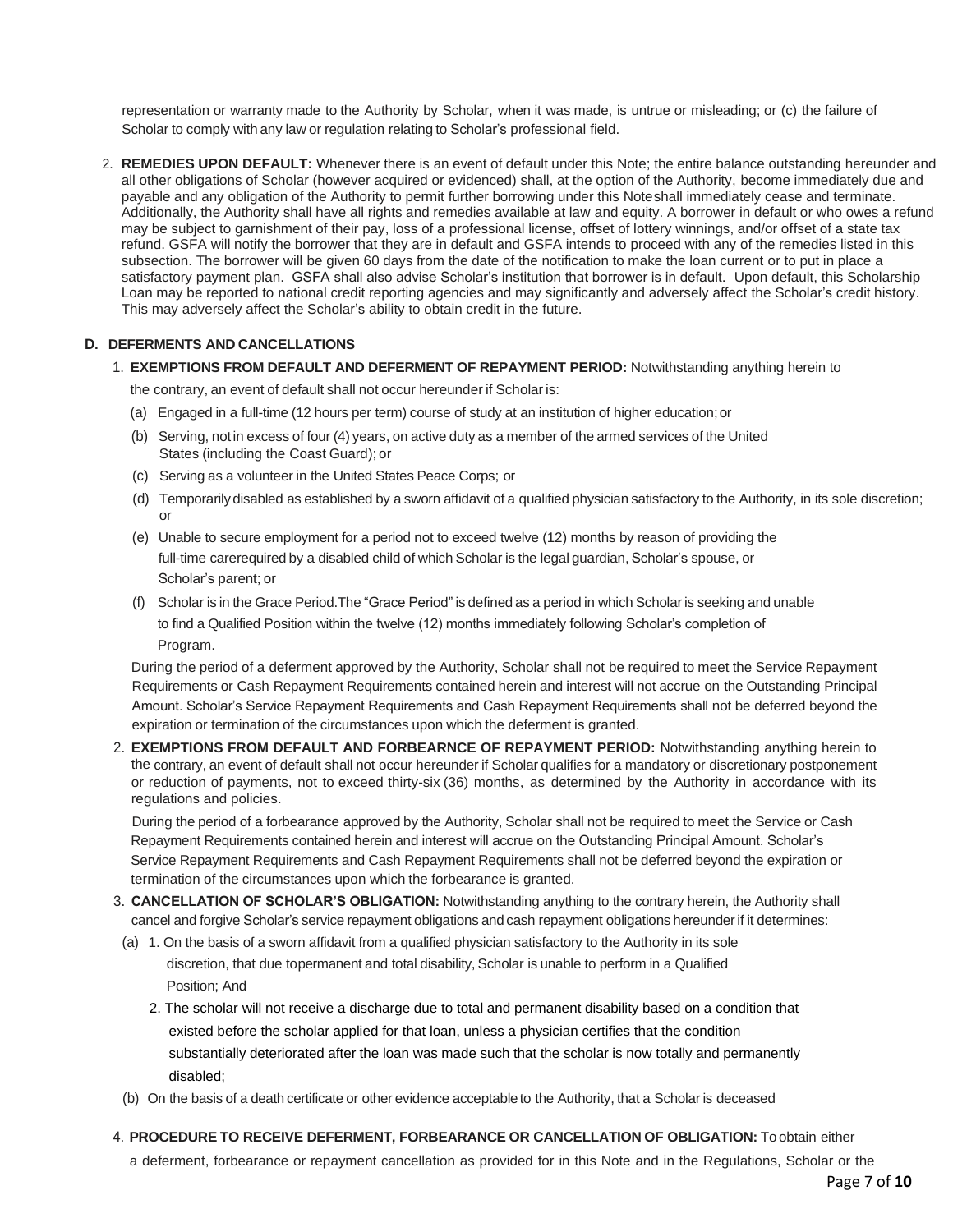executor or administrator of Scholar's estate shall notify the Authority in writing and provide supporting documentation as required by federal law, state law or Regulations. Upon receipt of such notice, the Authority will furnish forms that must be completed and returned to the Authority pursuant to the instructions contained therein. The Authority, in its sole discretion, shall determine if Scholar is qualified for the requested deferment, forbearance or repayment cancellation and provide written notice of its decision to Scholar, or Scholar's executor or administrator.

- **E. APPEAL OF AUTHORITY'S DECISIONS:** Determination made by the Authority regarding Scholar's compliance with any provision of this Note or the Regulations may be appealed by Scholar by giving notice in writing to the Authority of Scholar's objection to the determination and requesting reconsideration. Any such notice shall specify: (1) the Authority's determination that is being appealed by Scholar; and (2) reasons Scholar believes the determination to be contrary to the provisions of this Note or the Regulations; and (3) must be received by the Authority within thirty (30) days from the date of receipt by Scholar of the determination being appealed. The Authority shall notify Scholar in writing within sixty (60)days from the receipt of the request of the Authority's decision on the appeal. The determination of the Authority on any appeal shall be final, binding, and conclusive.
- **F. ANNUAL SCHOLARSHIP LOAN ELIGIBILITY:** To maintain eligibility for receipt of Scholarship Loan, Scholar must certify by annually completing and submitting an application and Note, that Scholar is achieving academic progress, satisfactory to the Authority, in the Program approved by the Authority for Scholar to receive the ScholarshipLoan.

## **G. MISCELLANEOUS PROVISIONS**

- 1. **DEFINITIONS.** All terms not herein defined shall assume the definitions contained in theRegulations.
- 2. **NON-WAIVER.** The failure at any time of the Authority to exercise any of its options or any other rights hereunder shall not constitute a waiver thereof, nor shall it be a bar to the exercise of any of its options or rights at a later date. All rights and remedies of the Authority shall be cumulative and may be pursued singly, successively or together, at the option of the Authority. The acceptance by the Authority of any partial payment shall not constitute a waiver of any default or of any of the Authority's rights under this Note. No waiver of any of its rights hereunder, and no modification or amendment of this Note, shall be deemed to be made by the Authority unless the same shall be in writing, duly signed on behalf of the Authority; each such waiver shall apply only with respect to the specific instances involved, and shall in no way impair the rights of the Authority's rights or Scholar's obligations to the Authority in any other respect at any othertime.
- 3. **APPLICABLE LAW, VENUE AND JURISDICTION.** This Note and the rights and obligations of Scholar and the Authority shall be governed by and interpreted in accordance with the laws of the State of Georgia. In any litigation in connection with or to enforce this Note, Scholar consents to and confers personal jurisdiction on the courts of the State of Georgia or of the United States located within the State of Georgia and expressly waives any objections to Fulton County being the exclusive venue for enforcement of this Note. Nothing contained herein shall, however, prevent the Authority from bringing any action or exercising any rights within any other state or jurisdiction or from obtaining personal jurisdiction by any other means available under applicable law.
- 4. **PARTIAL INVALIDITY.** The unenforceability or invalidity of any provision herein or the invalidity or unenforceability of any provision of this Note to any person or circumstance shall not affect the enforceability or validity of any other provision or of such provision as it may apply to other persons or circumstances.
- 5. **BINDING EFFECT.** This Note shall be binding upon and inure to the benefit of Scholar, and the Authority and their respective successors, assigns, heirs and personal representatives, provided, however, that no obligations of Scholar hereunder can be assigned without prior written consent of theAuthority.
- 6. **CONTROLLING DOCUMENT.** To the extent that this Note conflicts with the Regulations or any other document or is in any way incompatible with the Regulations, the Note will control.
- 7. **CHANGES, MODIFICATIONS, TERMINATIONS.** This Note may not be changed, modified, or terminated, nor may any provision of this Note be waived except by an agreement in writing signed by the parties. No delay or omission by the Authority in exercising any of the Authority's rights shall operate as a waiver of such rights, and a waiver in writing on one occasion shall not be construed as a consent toor waiver of any right or remedy on any future occasion.
- 8. **NOTICES.** Scholar shall notify the Authority immediately in writing of any change in Scholar's name, address, telephone number, school of attendance, enrollment status, and employment status. All notices, requests, demands, or other communicationsrequired or permitted to be given hereunder shall be in writing and shall be addressed and hand- delivered or mailed by first class mail to each party at the addresses set forth below. Any such notice, request, demand, or other communication shall be considered given or delivered on the date of receipt by the party or his/her agent or employee. Rejection or other refusalto accept or inability to deliver because of a change of address without proper notification given shall be deemed to be receipt of the notice, request, demand, or other communication. By giving prior written notice hereof, any party may at any time change its address for notices hereunder. Scholar understands that the Authority and its agents will contact Scholar regarding the Scholarship Loan or to issue any notices required regarding the Loan via Email, via the email address Scholar provided in his or her Loan application, and Scholar consents to receiving such notices via email. Scholar further understand that Scholar should utilize a personal email address to receive notices regarding the Loan, rather than a school or employer email address to best ensure privacy. Scholar understands that he or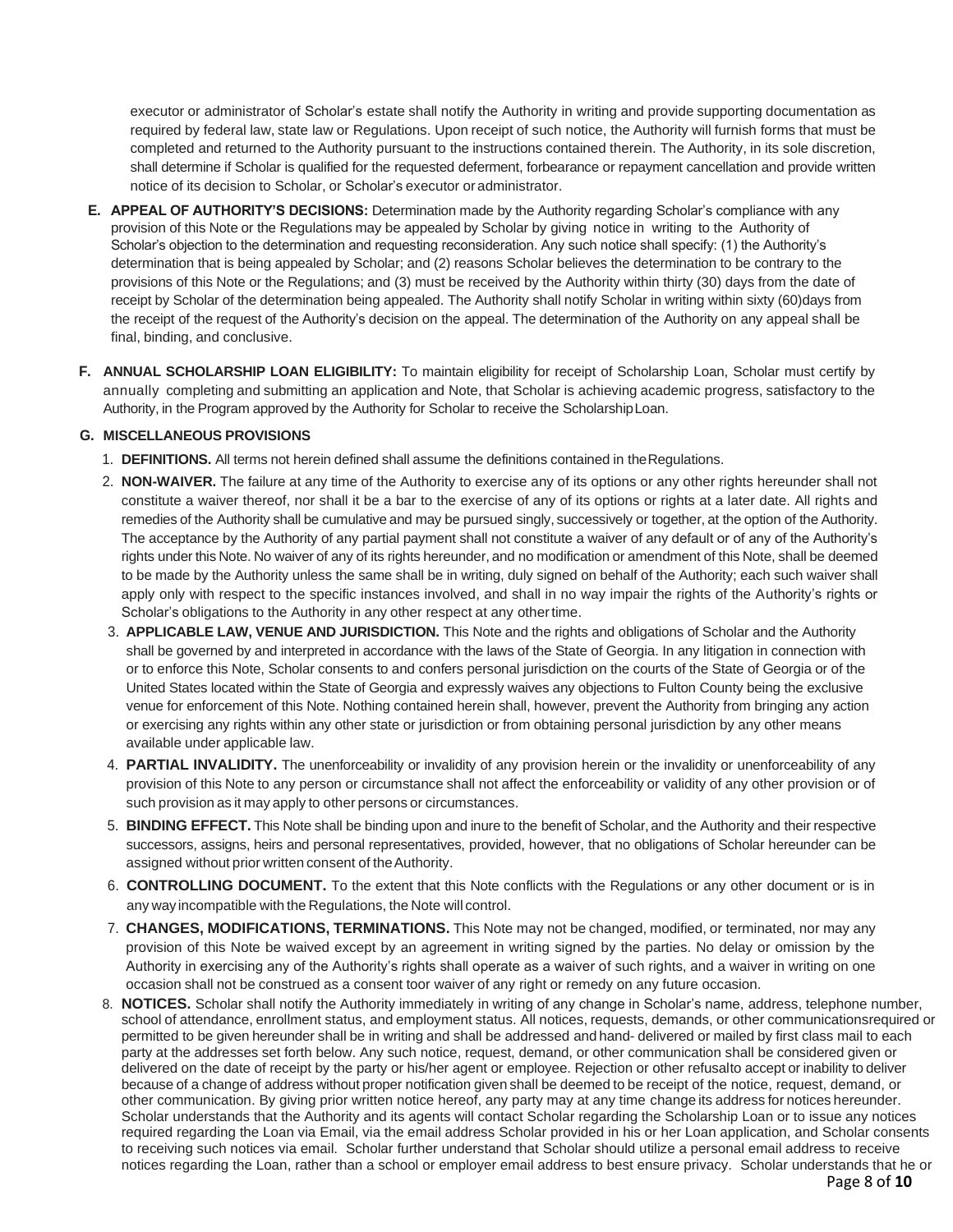she may opt-out of receiving electronic communications at any time by providing written notice via trackable mail to the Authority. Scholar understands that if he or she opts-out of receiving email notices from the Authority, then Scholar may not receive such notices in a timely manner and Scholar will always be responsible for ensuring that the Scholarship Loan payments are current. Scholar further understands that he or she must notify the Authority in the event that Scholar changes his or her email address and want to receive electronic communications to his or her new email address. Scholar also understands that he or she is responsible for promptly notifying the Authority of any changes to Scholar's email address. Scholar acknowledges that the Authority is not required to respond to or rely upon automatically generated emails indicating that delivery of an email could not be sent due to a change in status of Scholar's email account and that Scholar has sole responsibility for ensuring the Authority has an updated email address. Scholar also acknowledges and agrees that Scholar needs to promptly notify the Authority of changes to his or her mailing address, in the event that it needs to contact Scholar via U.S. mail.

- 9. **LOAN DISCHARGE LIMITATION**. Scholar acknowledges that this Scholarship Loan is subject to the limitations on discharge ability in bankruptcy contained in the provisions of United States Bankruptcy Code, including, but not limited to, 11 U.S.C. § 523.
- 10.**GRAMM-LEACH-BLILEY ACT NOTICE**. The Gramm-Leach-Bliley Act (Public Law 106-102) requires that lenders provide certain information to their customers regarding the collection and use of nonpublic personal information. The Authority may disclose nonpublic personal information to third parties only as necessary to process and service Scholar's Loan and as permitted by law. The Authority will not sell or otherwise make available any information about Scholar to any third parties for marketing purposes. The Authority protects the security and confidentiality of nonpublic personal information by implementing the following policies and practices. All physical access to the sites where nonpublic personal information is maintained is controlled and monitored by the Authority. The Authority computer systems offer a high degree of resistance to tampering and circumvention. These systems limit data access to the Authority's staff and contract staff on a "need-to-know" basis, and control individual users' ability to access and alter records within the systems.
- 11.**CONSENT TO RELEASE OF INFORMATION**. Scholar authorizes the release of information pertinent to this Scholarship Loan (a) to the school; and (b) to members of Scholar's immediate family unless Scholar submits written directions otherwise; and (c) to other organizations to the extent permitted by law (i.e., credit reporting agencies, collection agencies, the Georgia Department of Revenue and others).
- 12.**CELL PHONE COMMUNICATIONS**. By providing a cell telephone number(s), Scholar authorizes Georgia Student Finance Authority (GSFA) and their respective agents and contractors to contact Scholar via automatic telephone dialing systems or similar device and/or using a prerecorded or artificial voice or message and/or by text message utilizing the telephone number(s) Scholar provides which are associated with any wireless (mobile/cellular) phone or similar device or any type of telephone number regardless of the purpose for the communication. Scholar understands that he or she may revoke his or her consent to be contacted by cell phone in some or all methods by contacting GSFA directly at 770.724.9400. Scholar further understands that automated telephone dialing equipment or an artificial pre-recorded voice message may be used regardless of the type of telephone number Scholar has lited on the Loan Application.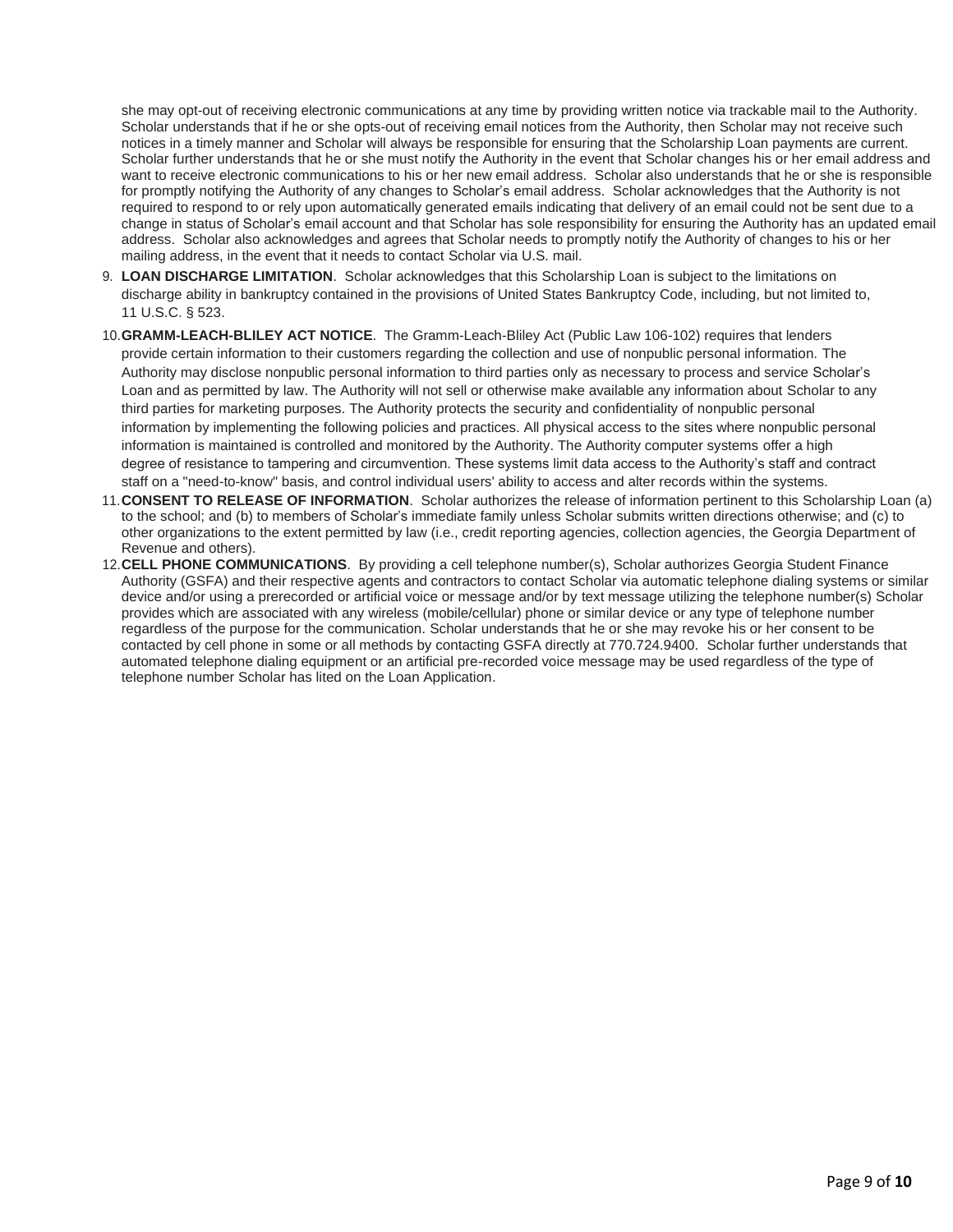**THIS WRITTEN PROMISSORY NOTE REPRESENTS THE FINAL AGREEMENT BETWEEN THE PARTIES AND MAY NOT BE CONTRADICTED BY EVIDENCE OF PRIOR, CONTEMPORANEOUS, OR SUBSEQUENT ORAL AGREEMENTS OF THE PARTIES. THERE ARE NO UNWRITTEN ORAL AGREEMENTS BETWEEN THE PARTIES.**

**I HEREBY COVENANT THAT I HAVE READ AND UNDERSTAND THE FOREGOING IN ITS ENTIRETY AND FURTHER COVENANT TO USE ANY AND ALL SCHOLARSHIP LOAN FUNDS AWARDED TO ME FOR MY EDUCATIONAL RELATED EXPENSES ONLY.I UNDERSTAND THATFAILURE TO DO SO WILL RESULT IN FORFEITURE OF MY SCHOLARSHIP. READ, SIGNED, SEALED, AND DELIVERED BY SCHOLAR WHO ACKNOWLEDGES AND AGREES TO THE TERMS OF THIS PROMISSORYNOTE.**

**I CERTIFY THAT THE INFORMATION CONTAINED IN THE LOAN APPLICATION IS TRUE, COMPLETE AND CORRECT TO THE BEST OF MY KNOWLEDGE AND BELIEF AND IS MADE IN GOOD FAITH. I ACKNOWLEDGE AND AGREE THAT THE AUTHORITY IS RELYING UPON SUCH INFORMATION IN ISSUING THIS LOAN.** 

**I HAVE SIGNED THIS PROMISSORY NOTE UNDER SEAL WITH AN INTENT TO BE BOUND AS OF THE DATE AND YEAR FIRST WRITTEN BELOW.**

| <b>AUTHORITY</b><br>Georgia Student Finance Authority<br>2082 East Exchange Place<br>Tucker, Georgia 30084 | <b>SCHOLAR/BORROWER</b><br>Print your name and permanent street address. NoPost Office<br>Boxes. |
|------------------------------------------------------------------------------------------------------------|--------------------------------------------------------------------------------------------------|
|------------------------------------------------------------------------------------------------------------|--------------------------------------------------------------------------------------------------|

Student's Signature

**(SEAL)**

 $\overline{\phantom{a}}$  , which is the set of the set of the set of the set of the set of the set of the set of the set of the set of the set of the set of the set of the set of the set of the set of the set of the set of the set of Date of Signature

Print Name

Student's Social Security Number